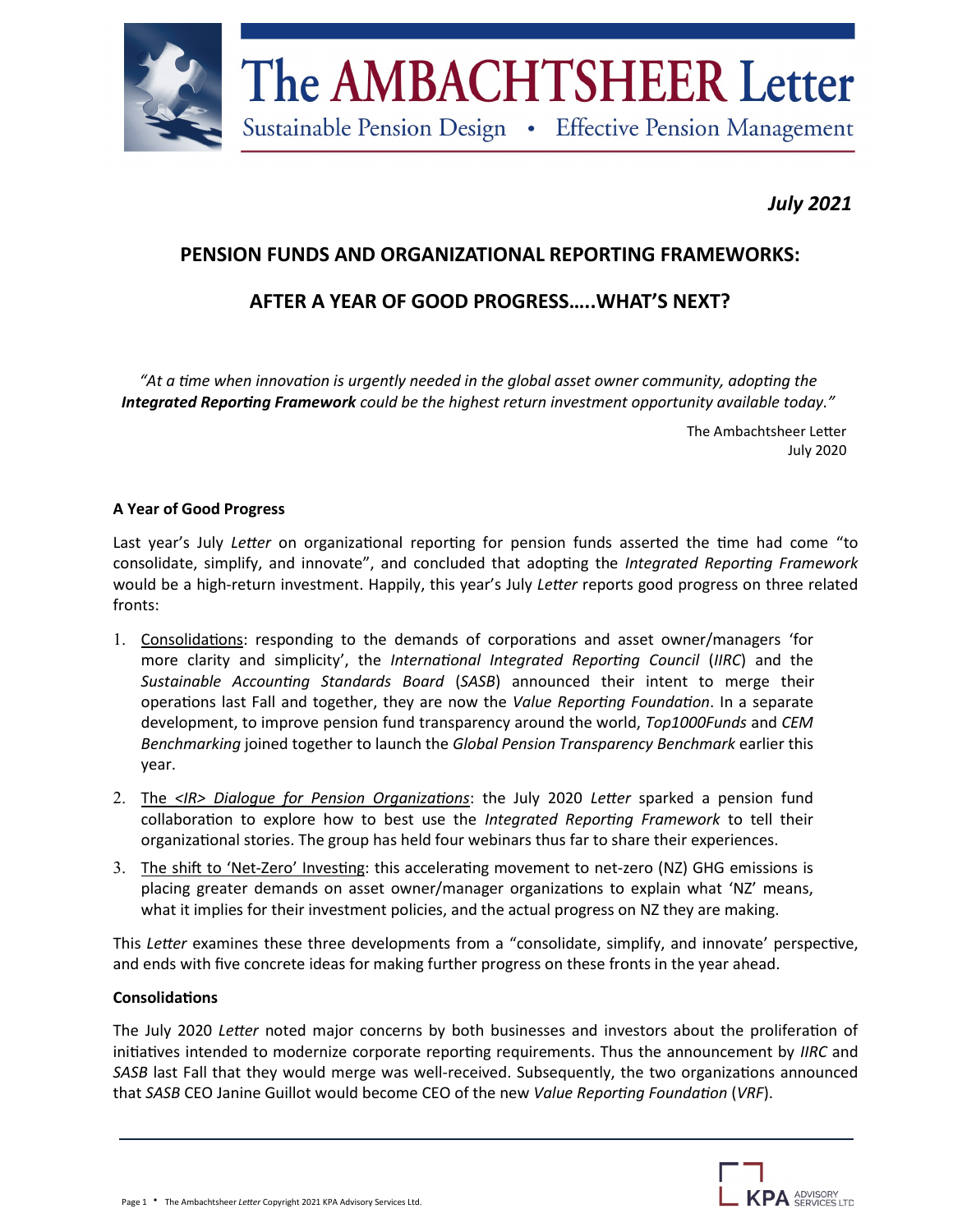In a recent email CEO Guillot said a key goal for *VRF* is to support the *International Financial Reporting Standards* (*IFRS*) *Foundation* to develop a comprehensive global corporate reporting system. *VRF* will also offer a comprehensive suite of resources to help businesses and investors develop shared understandings of enterprise value and its creation. The resources include 1. *Integrated Thinking Principles*, 2. *The Integrated Reporting Framework*, and 3. *SASB Standards*. These resources can be used alone or in combination. Together, they constitute the infrastructure needed for organizations to develop, manage, and communicate strategies that create long-term value.

Turning to the launch of the *Global Pension Transparency Benchmark* (*GPTB*), spokespersons Amanda White (*Top1000Funds*) and Mike Heale (*CEM Benchmarking*) said: "*The Global Pension Transparency Benchmark is a world-first global benchmark for the transparency of pension disclosure. It ranks 15 countries on public disclosure of 4 key value-generation elements for the 5 largest pension fund organizations in each country.*" The four value-generating elements of the *GPTB* are: 1. Governance/ Organization Design, 2. Organizational Performance, 3. Operating Costs, and 4. Responsible Investing.

Overall, the top three pension transparency countries in the initial *GPTB* rankings were Canada, Netherlands, and Sweden. However, the rankings displayed material variance at both the individual element and the within-country levels. The launch of the *GPTB* has already sparked an encouraging development: individual pension funds are contacting *CEM* to request joining the 75 funds currently being benchmarked. And how to improve your *GPTB* score? Logically, by checking the *GPTB* description on the *Top1000Funds* website, and adopting the *Integrated Reporting Framework*! i

### **<IR> Dialogue for Pension Organizations**

The primary attention of organizations like *IFRS*, as well as *IIRC* and *SASB* (now *VRF*) has been on the effective reporting of value-creation in the corporate sector, keeping the needs of investors in mind. However, *KPA Advisory* has been making the case that pension organizations deserve special attention in the sense that they are value-creators for their stakeholders, as well as major investors. As valuecreators, they have reporting obligations to their own stakeholders, and as investors, they need a steady flow of reliable, comparable, useful financial and non-financial information about the corporations they invest in.

With this dual focus in mind, *KPA Advisory*, in concert with *IIRC*, launched the *<IR> Dialogue for Pension Organizations* last Fall. Through four webinars thus far, *Dialogue* participants have been able to share their challenges and ideas on using the *<IR> Framework* to better tell their organizations' stories. The ideal <IR> narrative is strategic, future-oriented, multi-dimensional, complete, concise, materialityfocused, and accuracy-assured. It also follows a logical sequence from purpose of the organization, to governance/organization design, to how the organization creates value, to performance, to risks and opportunities, to future strategy.

There are powerful learning opportunities in taking actual Annual Reports and benchmarking them against these 'ideal' standards. Three 'lessons learned' thus far are:

- The non-financial sections of actual Reports tend to be twice as long as the *IIRC*-recommended 40 pages. This problem can be addressed through a combination of tighter editing and greater use of Report appendixes.
- The flow and sequencing of the organization story narrative can be improved in many cases. The *<IR> Framework* provides good guidance on flow and sequence.
- Too much dwelling on the past…..and not enough on the future risks and opportunities the organization faces, and the strategies intended to address them.

The *<IR> Dialogue* collaboration will continue to exchange implementation ideas in the months ahead.

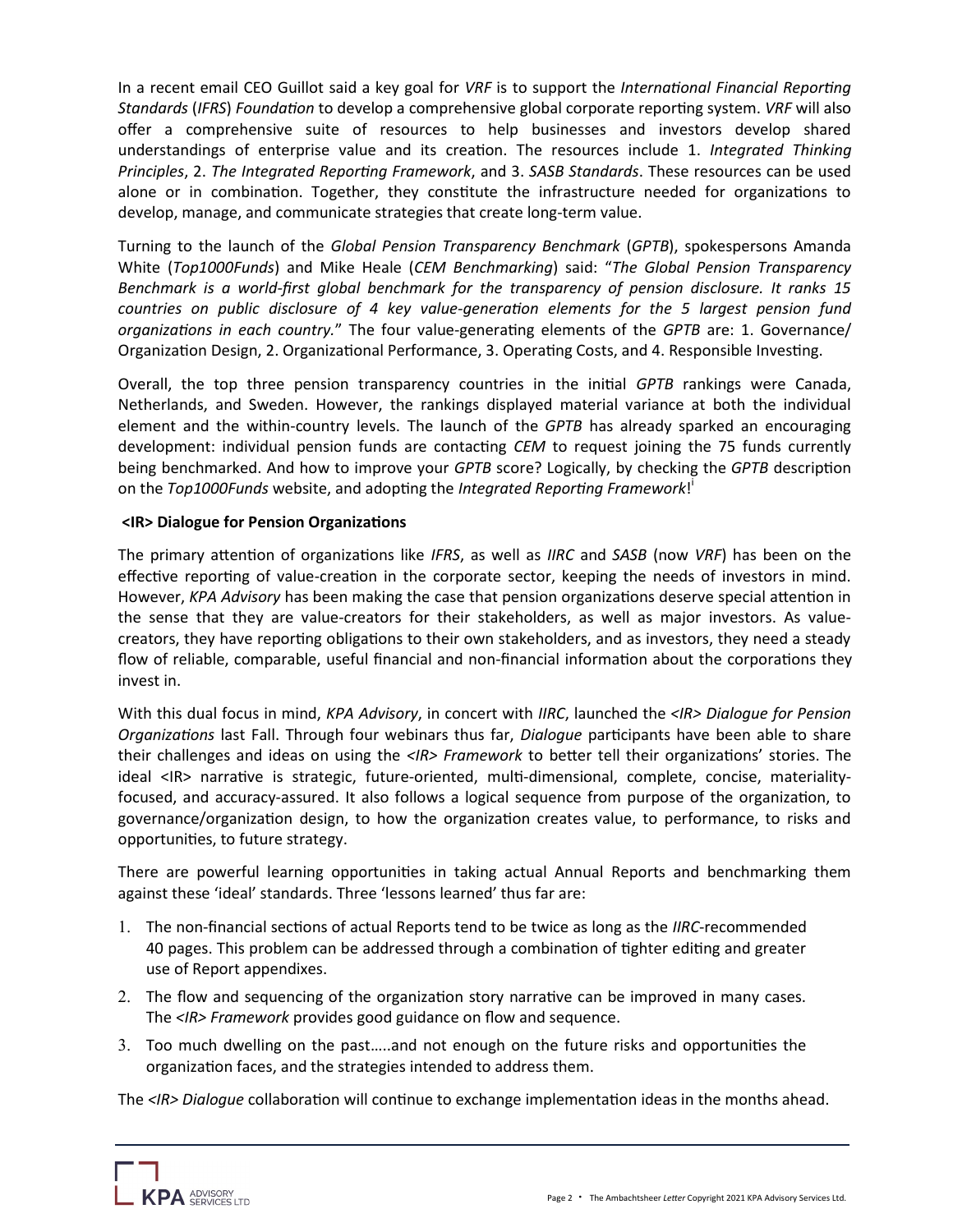### **The Shift to 'Net-Zero' Investing**

The term 'Net-Zero' is being used with increasing frequency in sustainable/ESG investing discussions around the world. It reflects a recognition that environmental considerations increasingly rank #1 in setting out the conditions for a livable planet in the decades ahead. That means getting to the state of global net-zero GHG emissions sooner rather than later….and that in turn means getting investment portfolios of asset owners/managers to reflect that reality sooner rather than later.

Three elements must work in concert to effectively insert 'net-zero' into portfolio management processes:

- 'Net-Zero' Investment Analytics: projected investment returns are based on the sum of cashflows now plus cashflows later. The Gordon Model expresses this simply as R=Y+G, where Y is the current income yield of the investment and G the growth in current income. Y is observable, G is not. 'Net-Zero' says G projections need to incorporate the potential impact of each investment position on the global economy moving to net-zero GHG emissions by at least  $2050.<sup>ii</sup>$
- 2. 'Net-Zero' Governance and Org Capability: it is no simple matter to pivot investment organizations to a 'Net-Zero' investment regime. Boards of Trustees must 'get' both the need to do so and understand the 'how' to get there. Management must take that understanding of 'how' and convert it into a functional investment organization that actually 'does'. This includes holistically integrating ESG throughout the end-to-end investment and risk governance and management processes. New portfolio measurement and management metrics (e.g., Carbon Adjusted Return projections and risk budgets) will help investment organizations understand their net-zero risks. Organizational capability for "strategic engagement" for 'Net-Zero' alignment with investee companies is also necessary. All this may require an upward shift in organizational strategic thinking and execution capacity of asset owner/manager organizations.<sup>iii</sup>
- 3. <u>'Net-Zero' Reporting</u>: the organization is capable of explaining the importance of 'Net-Zero' to its stakeholders as well as the progress it is making to achieve it, and does so regularly in its Annual Reports employing the *<IR> Framework*.

For most asset owners/managers to successfully transition to this new 3-element 'Net-Zero' Investing world will be a major undertaking. Readers looking for a plan to address the transition challenge should read *Wellcome Trust*'s "**The Pathway to Net-[Zero for our Investment Portfolio](https://cms.wellcome.org/sites/default/files/2021-07/the-pathway-to-net-zero-for-our-investment-portfolio.pdf)**". In a clear, well-written and illustrated 24 pages, the paper takes the reader from *Wellcome*'s 'why Net-Zero', to its goals, strategy, timelines, and reporting commitments. Truly an inspirational document!

#### **Australia Needs an Innovation Boost**

Speaking of inspiration, Australia could use some as it contemplates the implications of *Bill 2021-Your Future, Your Super*, which is intended to positively impact the future direction of its superannuation system. Specifically, the Bill has four goals: 1. Resolve the multiple accounts problem, 2. Foster greater accountability for investment performance, 3. Improve organizational transparency, and 4. Encourage greater member engagement. The proposed 'past sins' investment performance test is seen to be especially troublesome, with its potential for false signals and fostering investment behavior not in the best interest of members.

To this outsider looking in, and in the context of this *Letter*, the Australian legislative approach being taken seems myopic. Would a broader, more strategic solution be to require all Australian super funds to produce independently-assured Annual Reports using the *<IR> Framework*? Properly constructed, such Reports would provide readable narratives about a super fund's value-creating purpose, governance, business model, performance, and strategy for the years ahead.